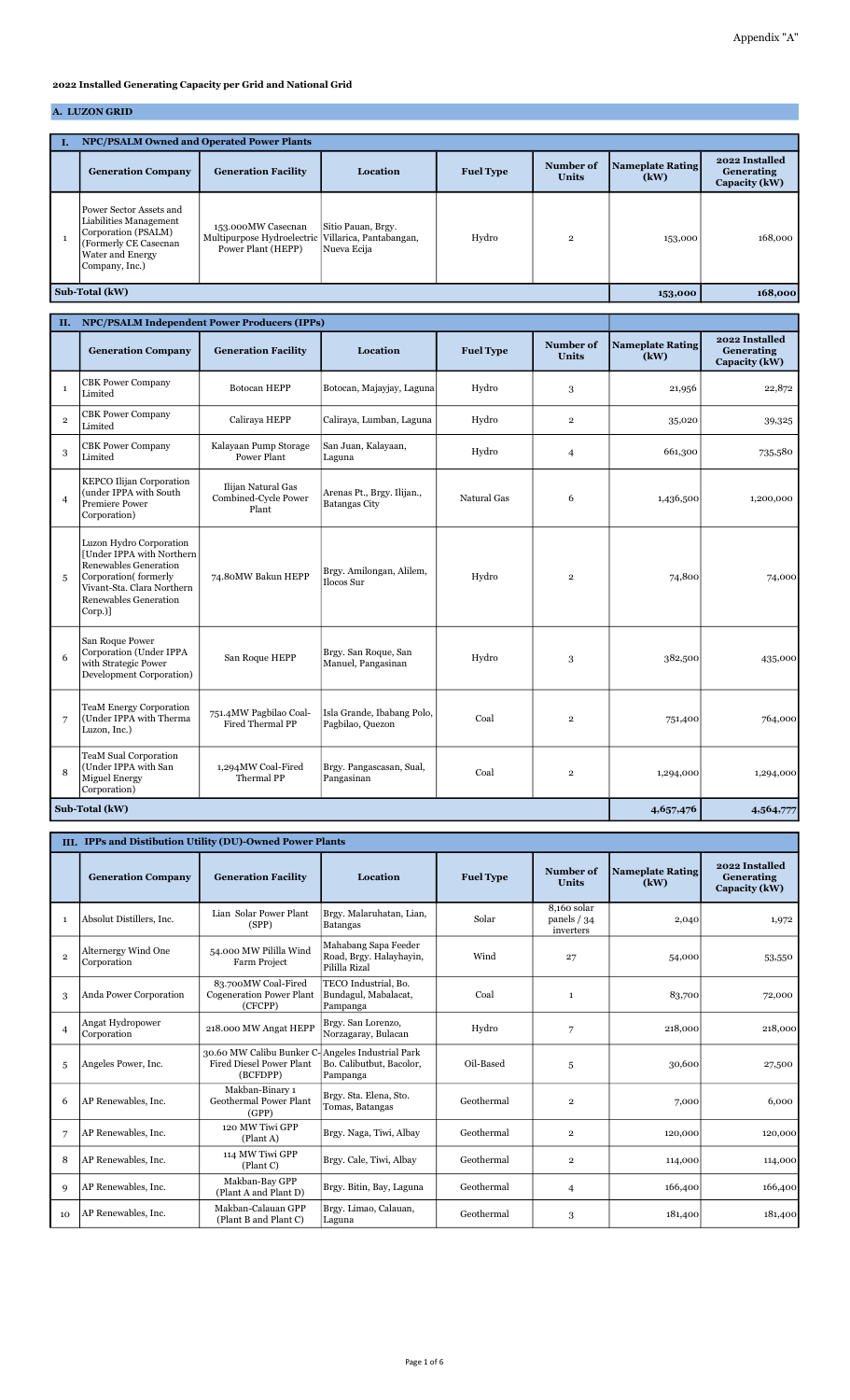|    | <b>Generation Company</b>                                                                                           | <b>Generation Facility</b>                                                    | Location                                                                                 | <b>Fuel Type</b> | Number of<br><b>Units</b>                             | <b>Nameplate Rating</b><br>(kW) | 2022 Installed<br>Generating<br>Capacity (kW) |
|----|---------------------------------------------------------------------------------------------------------------------|-------------------------------------------------------------------------------|------------------------------------------------------------------------------------------|------------------|-------------------------------------------------------|---------------------------------|-----------------------------------------------|
| 11 | AP Renewables, Inc.                                                                                                 | Makban-Sto. Tomas GPP<br>(Plant E)                                            | Brgy. Sta. Elena, Sto.<br>Tomas, Batangas                                                | Geothermal       | $\overline{2}$                                        | 40,000                          | 40,000                                        |
| 12 | Asia Pacific Energy<br>Corporation                                                                                  | 52.000MW Circulating<br>Fluidized Bed (CFB) Coal-<br>Fired Power Plant (CFPP) | TECO Industrial, Bo.<br>Bundagul, Mabalacat,<br>Pampanga                                 | Coal             | $\mathbf{1}$                                          | 52,000                          | 52,000                                        |
| 13 | Asian Carbon Neutral<br>Power Corporation<br>(ACNPC)                                                                | <b>ANCPC Biomass PP</b>                                                       | Brgy. Armenia, Tarlac<br>City, Tarlac                                                    | <b>Biomass</b>   | $\overline{\mathbf{2}}$                               | 2,121                           | 2,121                                         |
| 14 | Bac-Man Geothermal, Inc.<br>(BGI)                                                                                   | 110.000MW Bac-Man I GPP                                                       | Palayan Bayan, Manito,<br>Albay                                                          | Geothermal       | $\overline{2}$                                        | 110,000                         | 120,000                                       |
| 15 | Bac-Man Geothermal, Inc.<br>(BGI)                                                                                   | 20.000MW Bac-Man II<br>GPP                                                    | Brgy. Basud, Sorsogon<br>City, Sorsogon                                                  | Geothermal       | $\mathbf{1}$                                          | 20,000                          | 20,000                                        |
| 16 | Bataan 2020 Power<br>Ventures, Inc.                                                                                 | 12.500MW Biomass<br><b>Cogeneration Power Plant</b>                           | Roman Superhighway,<br>Brgy. Gugo, Samal, Bataan                                         | <b>Biomass</b>   | $\mathbf{1}$                                          | 12,500                          | 13,000                                        |
| 17 | <b>Belgrove Power</b><br>Corporation (Formerly<br>PSALM)                                                            | Malaya Thermal PP (Unit 2) Brgy, Malaya, Pililia, Rizal                       |                                                                                          | Oil-Based        | $\mathbf{1}$                                          | 350,000                         | 130,000                                       |
| 18 | <b>Bicol Biomass Energy</b><br>Corporation (BBEC)                                                                   | 5.0 MW Biomass Power<br>Plant (BPP)                                           | Brgy. New San Roque, Pili,<br>Camarines Sur                                              | <b>Biomass</b>   | $\mathbf{1}$                                          | 5,000                           | 5,000                                         |
| 19 | Bosung Solartec, Inc.                                                                                               | 1.004 MW DC Sarrat SPP                                                        | Brgy. 21, San Marcos,<br>Sarrat, Ilocos Norte                                            | Solar            | 3,240 Solar<br>Panels                                 | 1,004                           | 1,004                                         |
| 20 | <b>Bulacan Power Generation</b><br>Corporation (BPGC)<br>[formerly PHINMA Power<br>Generation<br>Corporation(PPGC)] | 54.62MW PPGC Diesel<br>Power Plant (DPP)                                      | Bo. Matictic, Norzagaray,<br>Bulacan                                                     | Oil-Based        | 5                                                     | 54,620                          | 50,000                                        |
| 21 | Cabanatuan Electric<br>Corporation (CELCOR)                                                                         | 25.6 MW BCFDPP                                                                | Sitio Mampulog, Brgy.<br>Bitas, Cabanatuan City,<br>Nueva Ecija                          | Oil-Based        | $\overline{4}$                                        | 25,600                          | 24,000                                        |
| 22 | Cagayan Biomass Energy<br>Corporation (CBEC)                                                                        | 15.000 MW Biomass Power<br>Plant                                              | Burgos, Isabela                                                                          | <b>Biomass</b>   | $\mathbf 1$                                           | 15,000                          | 13,500                                        |
| 23 | Central Azucarera Don<br>Pedro, Inc. (CADPI)                                                                        | 22.50MW Cogeneration<br><b>Biomass Power Plant</b>                            | Brgy. Lumbangan,<br>Nasugbu, Batangas                                                    | <b>Biomass</b>   | $\overline{2}$                                        | 22,500                          | 2,000                                         |
| 24 | <b>CIP II Power Corporation</b>                                                                                     | <b>BCFDPP</b>                                                                 | Brgy. Quirino, Bacnotan,<br>La Union                                                     | Oil-Based        | 4                                                     | 21,266                          | 20,000                                        |
| 25 | Citicore Renewable Energy<br>Corporation (CREC)<br>(formerly Enfinity Phils.<br>Renewable Resources, Inc. )         | 22.33 MWp DC Clark SPP                                                        | Prince Balagtas Road,<br>Clark Economic Zone,<br>Brgu. Calumpang,<br>Mabalacat, Pampanga | Solar            | 71,442 Solar<br>Panels / 15<br>Inverters              | 22,325                          | 19,800                                        |
| 26 | Citicore Solar Bataan Inc.<br>(Formerly Next Generation<br>Power Technology<br>Corporation)                         | 18 MWp DC Mariveles Solar<br>Power Plant                                      | Freeport Area of Bataan<br>(FAB), Phase 1v, Brgy. Alas-<br>asin, Mariveles, Bataan       | Solar            | 68,592 Solar<br>Panels                                | 18,000                          | 16,000                                        |
| 27 | Citicore Solar Bulacan, Inc.<br>(formerly Bulacan Solar<br>Energy Corporation)                                      | 15.001 MWp DC Bulacan<br>SPP                                                  | Sitio Hulo, Brgy. Pasong<br>Bangakal, San Ildefonso,<br>Bulacan                          | Solar            | 57,696 Solar<br>Panels $/ 14$<br>Inverters            | 15,001                          | 11,340                                        |
| 28 | Citicore Solar Tarlac 1, Inc.<br>(Formerly nv vogt<br>Philippines Solar Energy<br>Three, Inc)                       | 8.836 MWp Armenia SPP                                                         | Sitio Sampaloc, Brgy.<br>Armenia, Tarlac City,<br>Tarlac                                 | Solar            | 33,984 Solar<br>Panels / 236<br><b>Inverter Units</b> | 8,836                           | 7,080                                         |
| 29 | Citicore Solar Tarlac 2, Inc.<br>(Formerly: nv vogt<br>Philippines Solar Energy<br>Four, Inc.)                      | 7.479 MWp Dalayap SPP                                                         | Zone 5, Brgy. Dalayap,<br>Tarlac City, Tarlac                                            | Solar            | 28,224 Solar<br>Panels / 196<br><b>Inverter Units</b> | 7,479                           | 5,880                                         |
| 30 | DPJ Engineers &<br>Consultants                                                                                      | <b>Bulanao HEPP</b>                                                           | Bulanao, Tabuk City,<br>Kalinga                                                          | Hydro            | $\mathbf{1}$                                          | 1,010                           | 1,010                                         |
| 31 | Ecopark Energy of<br>Valenzuela Corp.(EEVC)                                                                         | 4.6905 MWp DC Ecopark<br>Energy Isla Power Plant                              | #56 Isla Road, Brgy. Isla,<br>Valenzuela City                                            | Solar            | 17,700 Solar<br>Panels / 10<br>Inverters              | 4,691                           | 4,035                                         |
| 32 | Ecopark Energy of<br>Valenzuela Corp. (EEVC)*                                                                       | 16.002MWp (Phases 2 and<br>3) Tagalag SPP                                     | 189 Tagalag Road, Brgy.<br>Tagalag, Valenzuela City                                      | Solar            | 59,268 Solar PVs<br>$/32$ Inverters                   | 16,002                          | 14,700                                        |
| 33 | Energy Development Corp.<br>(EDC)                                                                                   | EDC Burgos SPP (Phase 1)                                                      | Brgy. Saoit, Burgos, Ilocos<br>Norte                                                     | Solar            | 13,420 Solar<br>Panels $/ 61$<br>Inverters            | 4,160                           | 3,385                                         |
| 34 | Energy Development Corp.<br>(EDC)                                                                                   | EDC Burgos SPP (Phase 2)                                                      | Brgy. Saoit, Burgos, Ilocos<br>Norte                                                     | Solar            | 8,580 Solar<br>Panels $/39$<br>Inverters              | 2,660                           | 2,150                                         |
| 35 | <b>EDC Burgos Wind Power</b><br>Corporation                                                                         | Burgos Wind PP (Phase 1&<br>II)                                               | Brgy. Poblacion, Burgos,<br>Ilocos Norte                                                 | Wind             | 50                                                    | 150,000                         | 150,000                                       |
| 36 | FGP Corporation                                                                                                     | San Lorenzo Combined-<br>Cycle Gas Turbine Power<br>Plant                     | Brgy. Sta. Rita Aplaya and<br>Brgy. Sta. Rita Karsada,<br><b>Batangas City</b>           | Natural Gas      | $\overline{2}$                                        | 586,500                         | 530,000                                       |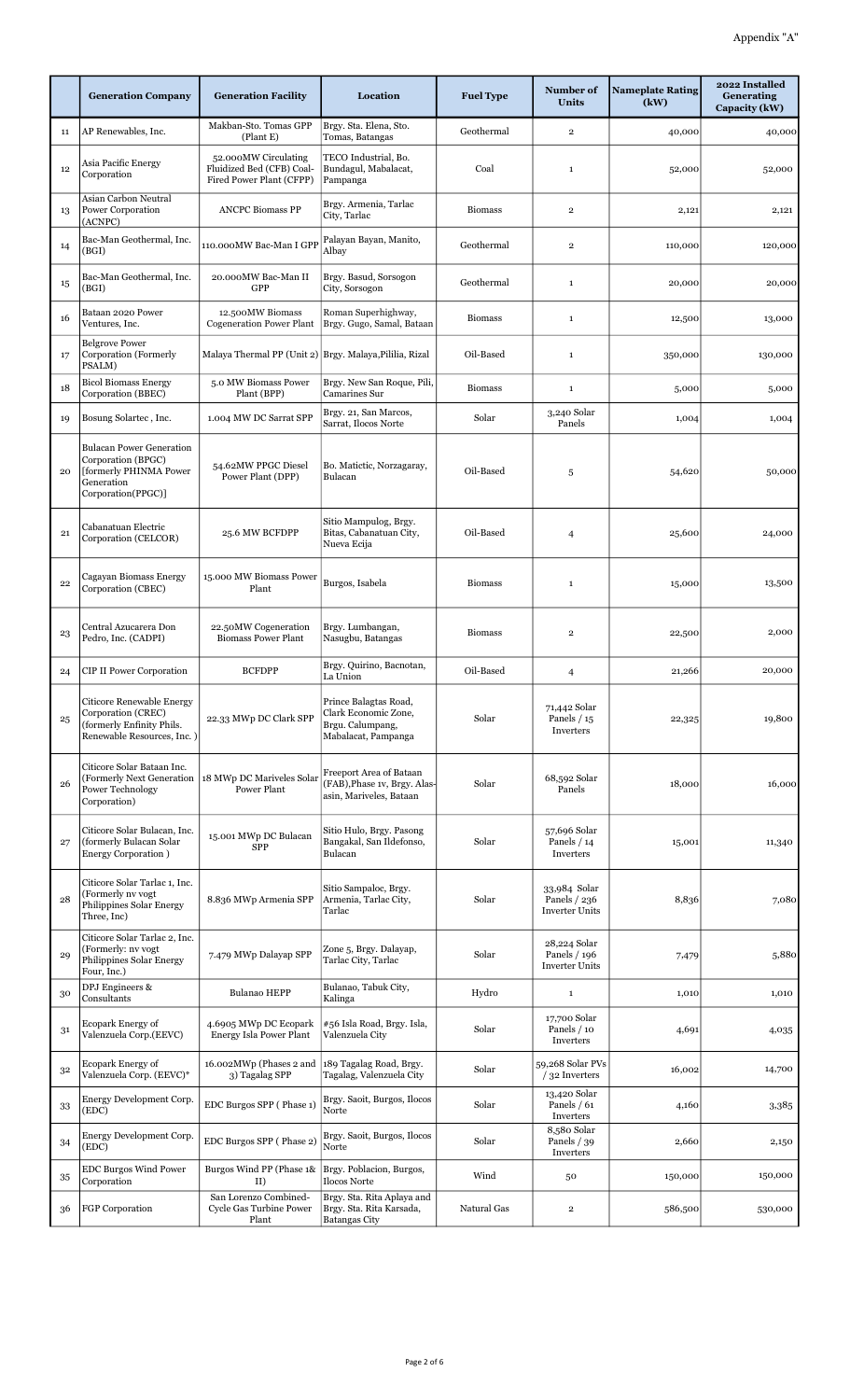|    | <b>Generation Company</b>                                                                                        | <b>Generation Facility</b>                                                                    | Location                                                                    | <b>Fuel Type</b>       | Number of<br><b>Units</b>                              | <b>Nameplate Rating</b><br>(kW) | 2022 Installed<br>Generating<br>Capacity (kW) |
|----|------------------------------------------------------------------------------------------------------------------|-----------------------------------------------------------------------------------------------|-----------------------------------------------------------------------------|------------------------|--------------------------------------------------------|---------------------------------|-----------------------------------------------|
| 37 | First Cabanatuan<br>Renewable Ventures, Inc.<br>(FCVRI)                                                          | 10.258 MWp SPP                                                                                | FCVC Coumpound, Brgy.<br>Lourdes, Cabanatuan City,<br>Nueva Ecija           | Solar                  | 39,456 Solar<br>Panels / 330<br>Inverters              | 10,258                          | 9,075                                         |
| 38 | <b>First Gas Power</b><br>Corporation                                                                            | 1,133.90 MW Sta. Rita<br>Combined Cycle Gas<br>Turbine Power Plant                            | Brgys. Sta. Rita Aplaya<br>and Sta. Rita Karsada,<br><b>Batangas City</b>   | Natural Gas            | 4                                                      | 1,133,900                       | 1,042,500                                     |
| 39 | First Gen Hydro Power<br>Corporation                                                                             | 12.000 MW Masiway HEPP                                                                        | Brgy. Sampaloc,<br>Pantabangan, Nueva Ecija                                 | Hydro                  | $\mathbf{1}$                                           | 12,000                          | 12,010                                        |
| 40 | First Gen Hydro Power<br>Corporation                                                                             | 120.802 MW Pantabangan<br><b>HEPP</b>                                                         | Brgy. Fatima,<br>Pantabangan, Nueva Ecija                                   | Hydro                  | $\overline{2}$                                         | 120,802                         | 120,000                                       |
| 41 | <b>First NatGas Power</b><br>Corporation                                                                         | 442.850MW San Gabriel<br><b>Combined Cycle Power</b><br>Plant                                 | Brgys. Sta. Rita Karsada<br>and Sta Rita Aplaya,<br>Batangas City, Batangas | Natural Gas            | $\mathbf 1$                                            | 442,850                         | 420,000                                       |
| 42 | Gigasol3, Inc.*                                                                                                  | 63.005MWp Palauig SPP                                                                         | Brgy. Salaza, Palauig,<br>Subic, ZambaleS                                   | Solar                  | 156,520 Solar<br>Panel / 16<br><b>Inverter Units</b>   | 63,005                          | 54,992                                        |
| 43 | Giga Ace 4, Inc.*                                                                                                | 30.024MW / 30.492MWh<br>Subplant 1 Alaminos Battery<br><b>Energy Storage System</b><br>(BESS) | Brgy. San Andres,<br>Alaminos, Laguna                                       | <b>Battery Storage</b> | 1,512 Battery<br>Modules / 12<br><b>Inverter Units</b> | 30,024                          | 20,000                                        |
| 44 | Giga Ace 4, Inc.*                                                                                                | 30.024MW / 30.492MWh<br>Subplant 2 Alaminos BESS                                              | Brgy. San Andres,<br>Alaminos, Laguna                                       | <b>Battery Storage</b> | 1,512 Battery<br>Modules / 12<br><b>Inverter Units</b> | 30,024                          | 20,000                                        |
| 45 | GNPower Dinginin Ltd Co.<br>$(GNPD)*$                                                                            | <b>GNPower Dinginin Coal</b><br>Plant - Unit 1                                                | Coastal Area Sitio<br>Dinginin, Brgy. Alas-asin,<br>Mariveles, Bataan       | Coal                   | $\mathbf 1$                                            | 724,965                         | 668,000                                       |
| 46 | <b>GNPower Mariveles Energy</b><br>Center Ltd. Co. (formerly<br><b>GNPower Mariveles Coal</b><br>Plant Ltd. Co.) | 651.60 MW GNPower<br>Mariveles Coal Plant                                                     | Brgy. Alas-asin, Mariveles,<br>Bataan                                       | Coal                   | $\overline{\mathbf{2}}$                                | 651,600                         | 632,000                                       |
| 47 | <b>Grass Gold Renewable</b><br><b>Energy Corporation</b><br>$(G2REC)^*$                                          | 12.000MW Biomass Power<br>Plant                                                               | Brgy. Caridad Sur,<br>Llanera, Nueva Ecija                                  | <b>Biomass</b>         | $\mathbf 1$                                            | 12,000                          | 10,800                                        |
| 48 | Green Future Innovations,<br>Inc.                                                                                | 19.810 MW Biomass Power<br>Plant                                                              | San Mariano, Isabela                                                        | <b>Biomass</b>         | 4                                                      | 19,400                          | 15,800                                        |
| 49 | Green Innovations for<br>Tomorrow Corporation<br>(GIFTC)                                                         | 12.000 MW Biomass Power   Bacal II, Talavera, Nueva<br>Plant                                  | Ecija                                                                       | <b>Biomass</b>         | $\mathbf 1$                                            | 12,000                          | 12,000                                        |
| 50 | Green Innovations for<br>Tomorrow Corporation<br>(GIFTC)*                                                        | 6.200MW Biomass Power<br>Plant Phase 2                                                        | Brgy. Bacal 2, Talavera,<br>Nueva Ecija                                     | <b>Biomass</b>         | $\mathbf 1$                                            | 6,200                           | 6,000                                         |
| 51 | Hedcor Sabangan, Inc.                                                                                            | 14.139 MW Sabangan HEPP                                                                       | Brgy, Namatec, Sabangan,<br><b>Mountain Province</b>                        | Hydro                  | $\overline{2}$                                         | 14,139                          | 14,960                                        |
| 52 | Hedcor, Inc.                                                                                                     | Irisan 1 HEPP                                                                                 | Brgy. Tadiangan, Tuba,<br>Benguet                                           | Hydro                  | $\mathbf{1}$                                           | 3,890                           | 3,880                                         |
| 53 | Hedcor, Inc.                                                                                                     | Irisan3 HEPP                                                                                  | Tadiangan, Tuba, Benguet                                                    | Hydro                  | 3                                                      | 1,200                           | 1,200                                         |
| 54 | Hedcor, Inc.                                                                                                     | 8.0MW Ampohaw HEPP                                                                            | Banengbeng, Sablan,<br>Benguet                                              | Hydro                  | 3                                                      | 8,000                           | 8,000                                         |
| 55 | Hedcor, Inc.                                                                                                     | 5.625MW Bineng 3 HEPP                                                                         | Bineng, La Trinidad<br>Benguet                                              | Hydro                  | $\mathbf{1}$                                           | 5,625                           | 4,500                                         |
| 56 | Hedcor, Inc.                                                                                                     | 20.400 MW La Trinidad<br><b>HEPP</b>                                                          | Brgy. Bineng, La Trinidad,<br>Benguet                                       | Hydro                  | $\overline{\mathbf{2}}$                                | 20,400                          | 19,800                                        |
| 57 | Hedcor, Inc.                                                                                                     | 6.400MW Ferdinand L.<br>Singit HEPP                                                           | Poblacion, Bakun, Benguet                                                   | Hydro                  | 4                                                      | 6,400                           | 6,400                                         |
| 58 | Hedcor, Inc.                                                                                                     | 3.60MW Lon-oy HEPP                                                                            | Poblacion, Bakun, Benguet                                                   | Hydro                  | 4                                                      | 3,600                           | 3,600                                         |
| 59 | Hedcor, Inc.                                                                                                     | Lower Labay HEPP                                                                              | Amposongan, Bakun,<br>Benguet                                               | Hydro                  | 4                                                      | 2,400                           | 2,400                                         |
| 60 | Hedcor, Inc.                                                                                                     | 2.40MW Sal-angan HEPP                                                                         | Ampucao, Itogon, Benguet                                                    | Hydro                  | $\overline{4}$                                         | 2,400                           | 2,400                                         |
| 61 | Ilocos Norte Electric<br>Cooperative, Inc. (INEC)                                                                | 2.000MW Agua Grande<br>Mabogabog MHPP                                                         | Brgy. Pancian, Pagudpud,<br>Ilocos Norte                                    | Hydro                  | $\overline{\mathbf{2}}$                                | 2,000                           | 1,848                                         |
| 62 | Ingrid Power Holdings,<br>Inc.*                                                                                  | 179.824MW Pililla DPP                                                                         | National Road, Brgy.<br>Malaya, Pililla, Rizal                              | Oil-Based              | 162                                                    | 179,824                         | 150,000                                       |
| 63 | Isabela Biomass Energy<br>Corporation                                                                            | 20 MW Biomass PP                                                                              | Maharlika Highway,<br>Burgos, Alicia, Isabela                               | <b>Biomass</b>         | $\mathbf{1}$                                           | 20,000                          | 18,302                                        |
| 64 | Isabela I Electric<br>Cooperative, Inc. (ISELCO<br>I)                                                            | Magat A Mini-HEPP                                                                             | Brgy. Villa Beltran,<br>Ramon, Isabela                                      | Hydro                  | $\mathbf 1$                                            | 360                             | 360                                           |
| 65 | Jobin SQM, Inc. (JSI)                                                                                            | Phases I and II Sta. Rita<br><b>SPP</b>                                                       | Mt. Sta. Rita, Subic Bay<br>Freeport Zone, Subic<br>Zambales                | Solar                  | 98,320 Solar<br>Panels $/46$<br>Inverters              | 32,335                          | 29,307                                        |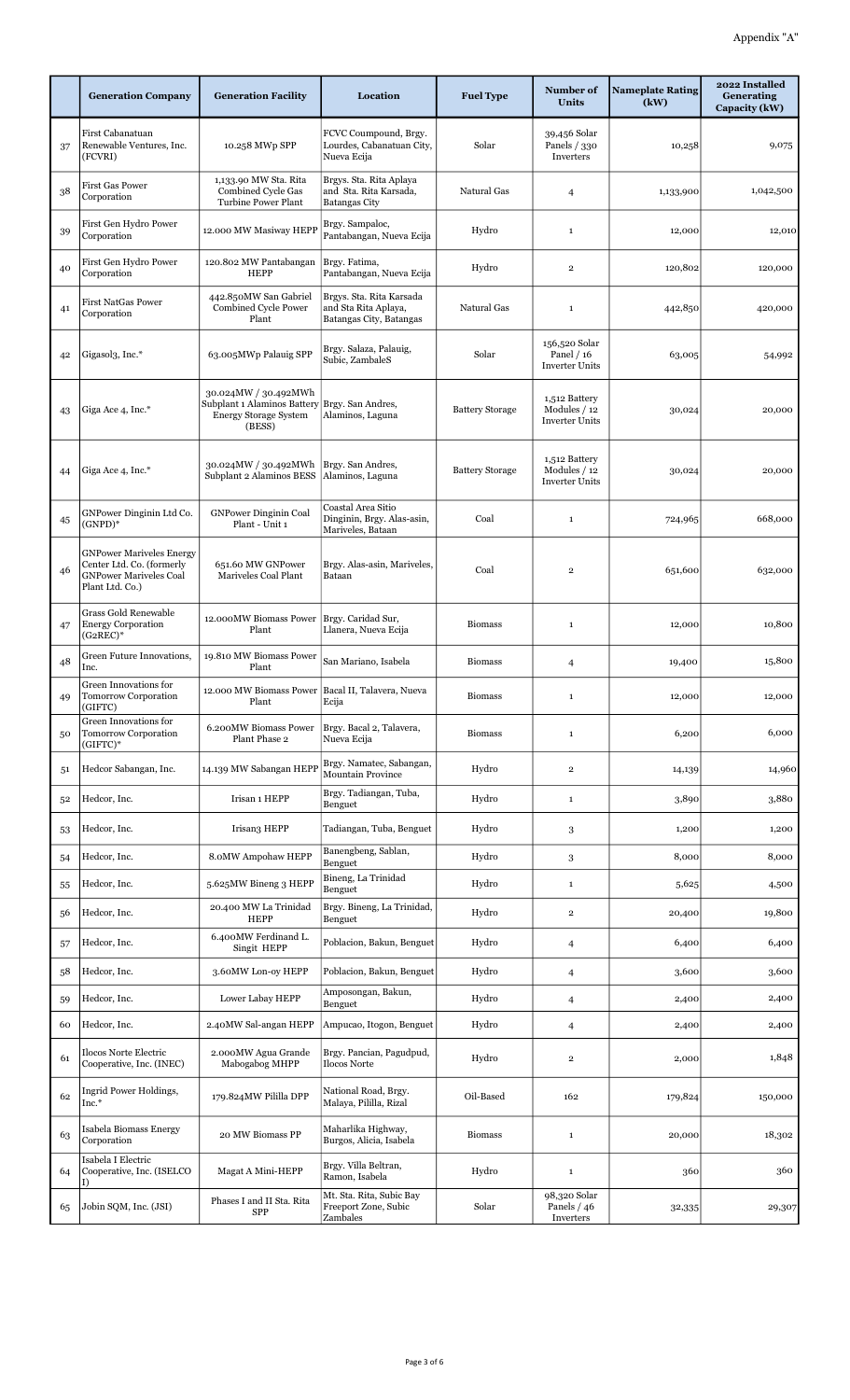|    | <b>Generation Company</b>                                                          | <b>Generation Facility</b>                                   | Location                                                                      | <b>Fuel Type</b>           | Number of<br>Units                                   | <b>Nameplate Rating</b><br>(kW) | 2022 Installed<br><b>Generating</b><br>Capacity (kW) |
|----|------------------------------------------------------------------------------------|--------------------------------------------------------------|-------------------------------------------------------------------------------|----------------------------|------------------------------------------------------|---------------------------------|------------------------------------------------------|
| 66 | Jobin SQM, Inc. (JSI)*                                                             | Phase 3A Sta. Rita SPP                                       | Mt. Sta. Rita, Subic Bay<br>Freeport Zone, Subic<br>Zambales                  | Solar                      | 75,240 Solar<br>Panels / 10<br>Inverters             | 30,096                          | 30,000                                               |
| 67 | Majayjay Hydropower<br>Company, Inc.                                               | Majayjay HEPP                                                | Brgy. Ibabang Banga,<br>Majayjay, Laguna                                      | Hydro                      | $\mathbf 2$                                          | 2,320                           | 2,190                                                |
| 68 | Maibarara Geothermal, Inc.                                                         | 32 MW GPP                                                    | Brgy. San Rafael, Sto.<br>Tomas, Batangas                                     | Geothermal                 | $\mathbf 2$                                          | 32,000                          | 32,000                                               |
| 69 | <b>Masinloc Power Partners</b><br>Co., Ltd. (MPPCL)                                | Masinloc Coal -Fired<br>Thermal PP                           | Brgy. Bani Sucluran,<br>Masinloc, Zambales                                    | Coal                       | 3                                                    | 1,025,800                       | 994,000                                              |
| 70 | <b>Masinloc Power Partners</b><br>Co., Ltd. (MPPCL)                                | <b>Masinloc Battery Energy</b><br>Storage                    | Brgy. Bani, Masinloc,<br>Zambales                                             | <b>Battery</b>             | 136 Inverters                                        | 10,000                          | 10,000                                               |
| 71 | Millennium Energy, Inc.<br>(MEI)                                                   | Millenium Gas Turbine PP<br>$\rm II$                         | Navotas Fishport<br>Complex, Navotas City                                     | Oil-Based                  | $\mathbf{1}$                                         | 100,000                         | 85,000                                               |
| 72 | Mirae Asia Energy<br>Corporation                                                   | 20.088 MWp Currimao<br>Solar PP                              | Brgy. Paguludan-Salindeg,<br>Currimao, Ilocos Norte                           | Solar                      | 64,800 Solar<br>Panels / 24<br><b>Inverter Units</b> | 20,088                          | 16,320                                               |
| 73 | Montalban Methane Power<br>Corporation                                             | Montalban BPP                                                | Brgy. San Isidro,<br>Rodriguez, Rizal                                         | <b>Biomass</b>             | $\overline{7}$                                       | 6,370                           | 5,950                                                |
| 74 | National Irrigation<br>Administration                                              | Baligatan HEPP                                               | Brgy. Aguinaldo, Ramon,<br>Isabela                                            | Hydro                      | $\mathbf{1}$                                         | 6,000                           | 6,000                                                |
| 75 | North Luzon Renewable<br><b>Energy Corporation</b>                                 | Caparispisan Wind PP                                         | Brgy. Caparispisan,<br>Pagudpud, Ilocos Norte                                 | Wind                       | 27                                                   | 81,000                          | 81,000                                               |
| 76 | Northwind Power<br><b>Development Corporation</b><br>(NWPDC)                       | Phases I and II Bangui Bay<br>Wind PP                        | Sitio Suyo, Brgy. Baruyen,<br>Bangui, Ilocos Norte                            | Wind                       | 20                                                   | 33,000                          | 33,000                                               |
| 77 | Northwind Power<br>Development Corporation<br>(NWPDC)                              | Phase III Bangui Bay Wind<br>PP                              | Sitio Suyo, Brgy. Baruyan,<br>Bangui, Ilocos Norte                            | Wind                       | 6                                                    | 18,900                          | 18,900                                               |
| 78 | One Subic Power<br>Generation Corporation<br>(OSPGC)                               | 120MW Bunker C-Fired<br>Thermal PP                           | Causeway Rd. Extension,<br>Subic Gateway District,<br>Subic Bay Freeport Zone | Oil-Based                  | 8                                                    | 120,000                         | 116,000                                              |
| 79 | Pagbilao Energy<br>Corporation                                                     | Pagbilao Unit 3 Coal Fired<br>Thermal Power Plant<br>(CFTPP) | Isla Grande, Ibabang Polo,<br>Pagbilao, Quezon                                | Coal                       | $\mathbf 1$                                          | 420,000                         | 420,000                                              |
| 80 | Panasia Energy, Inc.                                                               | Bataan Combined Cycle PP                                     | Brgy. Luz, Limay, Bataan                                                      | Oil-Based                  | 8                                                    | 666,680                         | 537,000                                              |
| 81 | Pangea Green Energy<br>Philippines, Inc.                                           | 1.516 Payatas Biomass PP                                     | Brgy. Payatas, Quezon City                                                    | <b>Biomass</b>             | 5                                                    | 1,516                           | 1,391                                                |
| 82 | People's Energy Services,<br>Inc.                                                  | <b>Barit HEPP</b>                                            | Sta. Justina. Buhi.<br>Camarines Sur                                          | Hydro                      |                                                      | 1,800                           | 1,800                                                |
| 83 | Petron Corporation                                                                 | Petron Refinery Solid Fuel-<br>Fired Boiler PP               | Brgy. Alangan, Limay,<br>Bataan                                               | Coal/<br>Petroleum<br>Coke | $\overline{4}$                                       | 140,000                         | 140,000                                              |
| 84 | Petrosolar Corporation (PC)                                                        | 50.069 MWp Tarlac-1 SPP                                      | Central Technopark, Brgy.<br>Lourdes, Tarlac City                             | Solar                      | 189,648 Solar<br>Panels / 46<br>Inverters            | 50,069                          | 44,440                                               |
| 85 | Petrosolar Corporation<br>$(PC)^*$                                                 | 20.349MWp Tarlac SPP 2                                       | Central Technopark, Brgy.<br>Louedes, Tarlac City                             | Solar                      | 61,200 Solar<br>Panels / 612<br>Inverters            | 20,349                          | 16,500                                               |
| 86 | Philippine Power and<br>Development Company<br>(PHILPODECO)                        | 1100 kW Balugbog<br>Hydroelectric Power Plant                | Brgy. Palina, Nagcarlan,<br>Laguna                                            | Hydro                      | $\mathbf 2$                                          | 1,100                           | 1,102                                                |
| 87 | Philippine Power and<br>Development Company<br>(PHILPODECO)                        | 1500 kW Palakpakin<br>Hydroelectric Power Plant              | Brgy. Prinza, Calauan,<br>Laguna                                              | Hydro                      | $\mathbf 2$                                          | 1,500                           | 1,502                                                |
| 88 | Philippine Power and<br>Development Company<br>(PHILPODECO)                        | 300 kW Calibato<br>Hydroelectric Power Plant                 | Brgy. Sto. Angel, San<br>Pablo City, Laguna                                   | Hydro                      | $\mathbf{1}$                                         | 300                             | 300                                                  |
| 89 | PowerSource First Bulacan<br>Solar, Inc.*                                          | San Miguel Solar Power<br>Project                            | Brgys. Labne, Tibagan and<br>San Juan, San Miguel,<br>Bulacan                 | Solar                      | 186,510 Solar<br>Panels / 18<br>Inverters            | 80,923                          | 55,000.00                                            |
| 90 | <b>PNOC Renewables</b><br>Corporation                                              | 1.0 MW HEPP                                                  | Rizal, Nueva Ecija                                                            | Hydro                      | $\mathbf 2$                                          | 1,000                           | 1,050                                                |
| 91 | Provincial Government of<br>Ifugao                                                 | Ambangal Mini-HEPP                                           | Ambangal, Kiangan,<br>Ifugao                                                  | Hydro                      | $\mathbf{1}$                                         | 200                             | 194                                                  |
| 92 | Provincial Government of<br>Ifugao****                                             | Likud Mini-HEPP                                              | Haliap, Asipulo, Ifugao                                                       | Hydro                      | $\bf 2$                                              | 880                             |                                                      |
| 93 | Prime Meridian Powergen<br>Corporation                                             | San Gabriel Avion Natural<br>Gas-Fired PP                    | Brgy. Bolbok, Batangas<br>City, Batangas                                      | Natural Gas                | $\mathbf 2$                                          | 130,798                         | 93,000                                               |
| 94 | Provincial Government of<br>La Union - Assignee: 1590<br><b>Energy Corporation</b> | <b>Bauang DPP</b>                                            | Km 255, Payocpoc UR,<br>Bauang, L Union                                       | Oil-Based                  | 21                                                   | 235,200                         | 210,000                                              |
| 95 | Quezon Power<br>(Philippines), Limited. Co.                                        | Coal Thermal Power Plant                                     | Brgy. Cagsiay I, Mauban,<br>Quezon                                            | Coal                       | $\mathbf{1}$                                         | 538,380                         | 460,000                                              |
| 96 | RASLAG Corp.                                                                       | Pampanga Solar Power<br>Project Phase I                      | Brgy. Suclaban, Mexico,<br>Pampanga                                           | Solar                      | 38,640 Solar<br>Panels / 10<br><b>Inverter Units</b> | 10,046                          | 8,189                                                |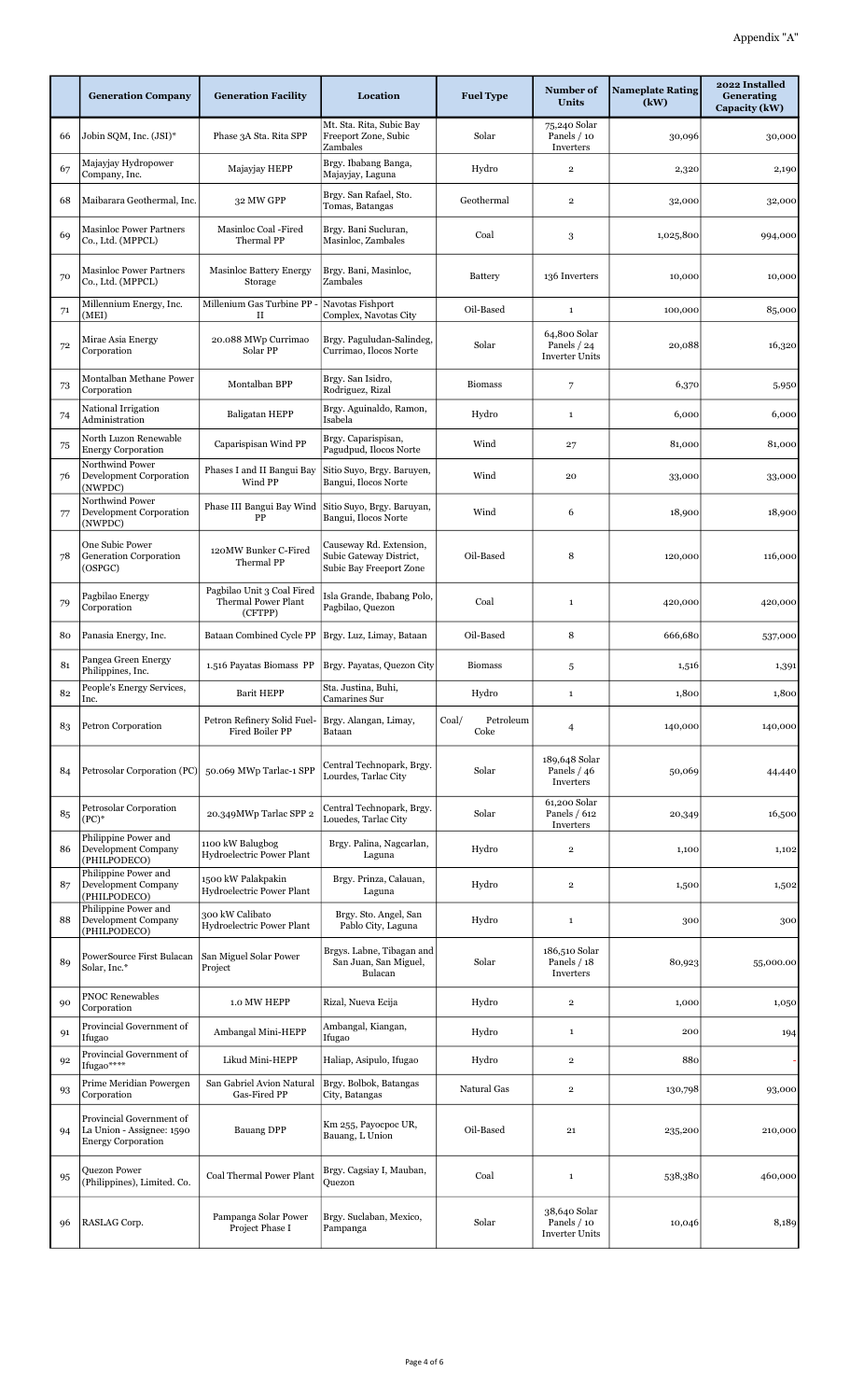|     | <b>Generation Company</b>                                             | <b>Generation Facility</b>                                           | Location                                                                                                | <b>Fuel Type</b> | Number of<br><b>Units</b>                            | <b>Nameplate Rating</b><br>(kW) | 2022 Installed<br>Generating<br>Capacity (kW) |
|-----|-----------------------------------------------------------------------|----------------------------------------------------------------------|---------------------------------------------------------------------------------------------------------|------------------|------------------------------------------------------|---------------------------------|-----------------------------------------------|
| 97  | RASLAG Corp.                                                          | Pampanga Solar Power<br>Project Phase II                             | Brgy. Suclaban, Mexico,<br>Pampanga                                                                     | Solar            | 50,544 Solar<br>Panels / 12<br><b>Inverter Units</b> | 13,141                          | 10,543                                        |
| 98  | Republic Cement &<br>Building Materials, Inc.                         | <b>Batangas DPP</b>                                                  | Brgy. Mapulo, Taysan,<br>Batangas                                                                       | Oil-Based        | $\overline{2}$                                       | 12,400                          | 11,000                                        |
| 99  | San Buenaventura Power<br>Ltd., Co. (SBPL)                            | Supercritical Coal-Fired<br>Power Plant                              | Brgy Cagsiay 1, Mauban,<br>Quezon                                                                       | Coal             | $\mathbf 1$                                          | 528,120                         | 455,000                                       |
| 100 | San Jose City I Power<br>Corporation (iPower)                         | San Jose Rice Husk Biomass<br>PP - Phase 1                           | Tulat Road, San Joce City,<br>Nueva Ecija                                                               | <b>Biomass</b>   | $\mathbf 1$                                          | 12,000                          | 10,800                                        |
| 101 | San Jose City I Power<br>Corporation (iPower)                         | Rice Husk Biomass PP -<br>Phase 2                                    | Tulat Road, San Joce City,<br>Nueva Ecija                                                               | <b>Biomass</b>   | $\mathbf{1}$                                         | 12,000                          | 10,800                                        |
| 102 | Sem-Calaca Power<br>Corporation                                       | <b>Batangas Coal-Fired</b><br>Thermal PP - Calaca 1 and 2            | Brgy. San Rafael, Calaca,<br>Batangas                                                                   | Coal             | $\overline{\mathbf{2}}$                              | 640,220                         | 540,000                                       |
| 103 | <b>SMC Consolidated Power</b><br>Corporation (SCPC)                   | Limay Circulating Fluidized<br>Bed Coal-Fired Thermal<br>Power Plant | Brgy. Lamao, Limay,<br>Bataan                                                                           | Coal             | 4                                                    | 600,000                         | 600,000                                       |
| 104 | Smith Bell Mini-Hydro<br>Corporation (SBMHC)                          | Communal-Uddiawan Mini-<br><b>HEPP</b>                               | Brgy. Commonal, Solano,<br>Nueva Vizcaya                                                                | Hydro            | $\overline{\mathbf{2}}$                              | 1,800                           | 1,800                                         |
| 105 | SN Aboitiz Power-Benguet,<br>Inc. (SNAP-BI)                           | 104.550 MW Ambuklao<br><b>HEPP</b>                                   | Brgy. Ambuklao, Bokod,<br>Bengute                                                                       | Hydro            | 3                                                    | 104,550                         | 105,000                                       |
| 106 | SN Aboitiz Power-Benguet,<br>Inc. (SNAP-BI)                           | 140.080 MW Binga HEPP                                                | Brgy. Tinongdan, Itogon,<br>Benguet                                                                     | Hydro            | 4                                                    | 140,080                         | 140,000                                       |
| 107 | SN Aboitiz Power-Magat,<br>Inc. (SNAP-MI)                             | <b>Magat HEPP</b>                                                    | Brgy. General Aguinaldo,<br>Ramon, Isabela and Brgy.<br>Sto. Domingo, Alfonso<br>Lista, Ifugao          | Hydro            | 4                                                    | 360,000                         | 388,000                                       |
| 108 | SN Aboitiz Power-Magat,<br>Inc. (SNAP-MI)                             | Maris Main Canal 1 HEPP                                              | Brgy. Ambatali, Ramon,<br>Isabela                                                                       | Hydro            | $\overline{\mathbf{2}}$                              | 8,500                           | 8,500                                         |
| 109 | Solarace1 Energy Corp.*                                               | 120.326MWp Alaminos SPP                                              | Brgys. San Andres and San<br>Juan, Alaminos, Laguna                                                     | Solar            | 298,872 Solar<br>Panels / 26<br>Inverters            | 120,326                         | 89,362                                        |
| 110 | Solar Phil. Commercial<br>Rooftop Projects, Inc.                      | SM North Edsa SPP                                                    | SM North EDSA, North<br>Avenue corner EDSA,<br>Brgy. Santo Cristo and<br>Bagong Pag-asa, Quezon<br>City | Solar            | 5,760 Solar<br>Panels / 60<br>Inverters              | 1,469                           | 1,200                                         |
| 111 | Solar Philippines Calatagan<br>Corporation                            | 63.359 MWp Calatagan SPF                                             | Brgys. Paraiso and Biga,<br>Calatagan, Batangas                                                         | Solar            | 200,928 Solar<br>Panels / 828<br>Inverters           | 63,359                          | 49,680                                        |
| 112 | Solar Philippines Tarlac<br>Corporation                               | Concepcion 1 SPP - Phases 1<br>and 2                                 | Brgy. Sta.Rosa,<br>Concepcion Tarlac                                                                    | Solar            | 300,841 Solar<br>Panels / 78<br>Inverters            | 100,015                         | 76,000                                        |
| 113 | Solar Powered Agri-Rural<br>Communities Corporation<br>(SPARC)        | 5.020MWp Palauig SPP                                                 | Brgy, Salaza, Palauig,<br>Zambales                                                                      | Solar            | 16,192 Solar<br>Panels / 4<br>inverters              | 5,020                           | 4,800                                         |
| 114 | Solar Powered Agri-Rural<br><b>Communities Corporation</b><br>(SPARC) | 5.00MWp DC Morong SPP                                                | Brgy. Sabang, Morong,<br>Bataan                                                                         | Solar            | 16,192 Solar<br>Panels                               | 5,000                           | 4,800                                         |
| 115 | Solar Powered Agri-Rural<br>Communities Corporation<br>(SPARC)        | 3.82MWp DC San Rafael<br><b>SPP</b>                                  | Brgy. Pasong Intsik, San<br>Rafael, Bulacan                                                             | Solar            | 12,322 Solar<br>Panels                               | 3,820                           | 3,670                                         |
| 116 | South Luzon Thermal<br><b>Energy Corporation</b>                      | 270MW CFTPP                                                          | Puting Bato West, Calaca,<br>Batangas                                                                   | Coal             | $\overline{\mathbf{2}}$                              | 270,000                         | 246,000                                       |
| 117 | Southwest Luzon Power<br>Generation Corporation                       | 300 MW CFB CFTPP                                                     | Brgy. San Rafael, Calaca,<br><b>Batangas</b>                                                            | Coal             | $\overline{2}$                                       | 300,000                         | 300,000                                       |
| 118 | Southwest Luzon Power<br>Generation Corporation                       | Unit 3 Modular Gas Turbine<br>PP                                     | Brgy. San Rafael, Calaca,<br><b>Batangas</b>                                                            | Oil-Based        | $\mathbf{1}$                                         | 25,000                          | 25,000                                        |
| 119 | Southwest Luzon Power<br><b>Generation Corporation</b>                | Unit 4 Modular Gas Turbine Brgy. San Rafael, Calaca,<br>PP           | <b>Batangas</b>                                                                                         | Oil-Based        | $\mathbf 1$                                          | 25,000                          | 25,000                                        |
| 120 | SUWECO-SORECO II, Inc.                                                | 600 kW Upper Cawayan<br>Mini-HEPP                                    | Brgy. Guilajon, Sorsogon<br>City                                                                        | Hydro            | $\overline{\mathbf{2}}$                              | 600                             | 600                                           |
| 121 | <b>Tarlac Power Corporation</b><br>(TPC)                              | 18.6MW Bunker C-Fired<br><b>DPP</b>                                  | Brgy. Sto. Niño, Tarlac<br>City                                                                         | Oil-Based        | 3                                                    | 18,600                          | 17,895                                        |
| 122 | Terasu Energy, Inc.*                                                  | 60.139MWp Sta. Rosa SPP                                              | Brgy. Sta. Rosa<br>Concepcion Tarlac                                                                    | Solar            | 179,520 Solar<br>PVs / 13<br>Inverters               | 60,139                          | 40,120                                        |
| 123 | Therma Mobile, Inc.                                                   | 66MW Power Barge 1 /<br>Mobile 3                                     | Navotas Fish Port<br>Complex, Navotas, Metro<br>Manila                                                  | Oil-Based        | 11                                                   | 66,000                          | 63,800                                        |
| 124 | Therma Mobile, Inc.                                                   | 56MW Power Barge 2 /<br>Mobile 4                                     | Navotas Fish Port<br>Complex, Navotas, Metro<br>Manila                                                  | Oil-Based        | 5                                                    | 56,000                          | 49,000                                        |
| 125 | Therma Mobile, Inc.                                                   | 57MW Power Barge 3 /<br>Mobile 5                                     | Navotas Fish Port<br>Complex, Navotas, Metro<br>Manila                                                  | Oil-Based        | 12                                                   | 57,000                          | 53,400                                        |